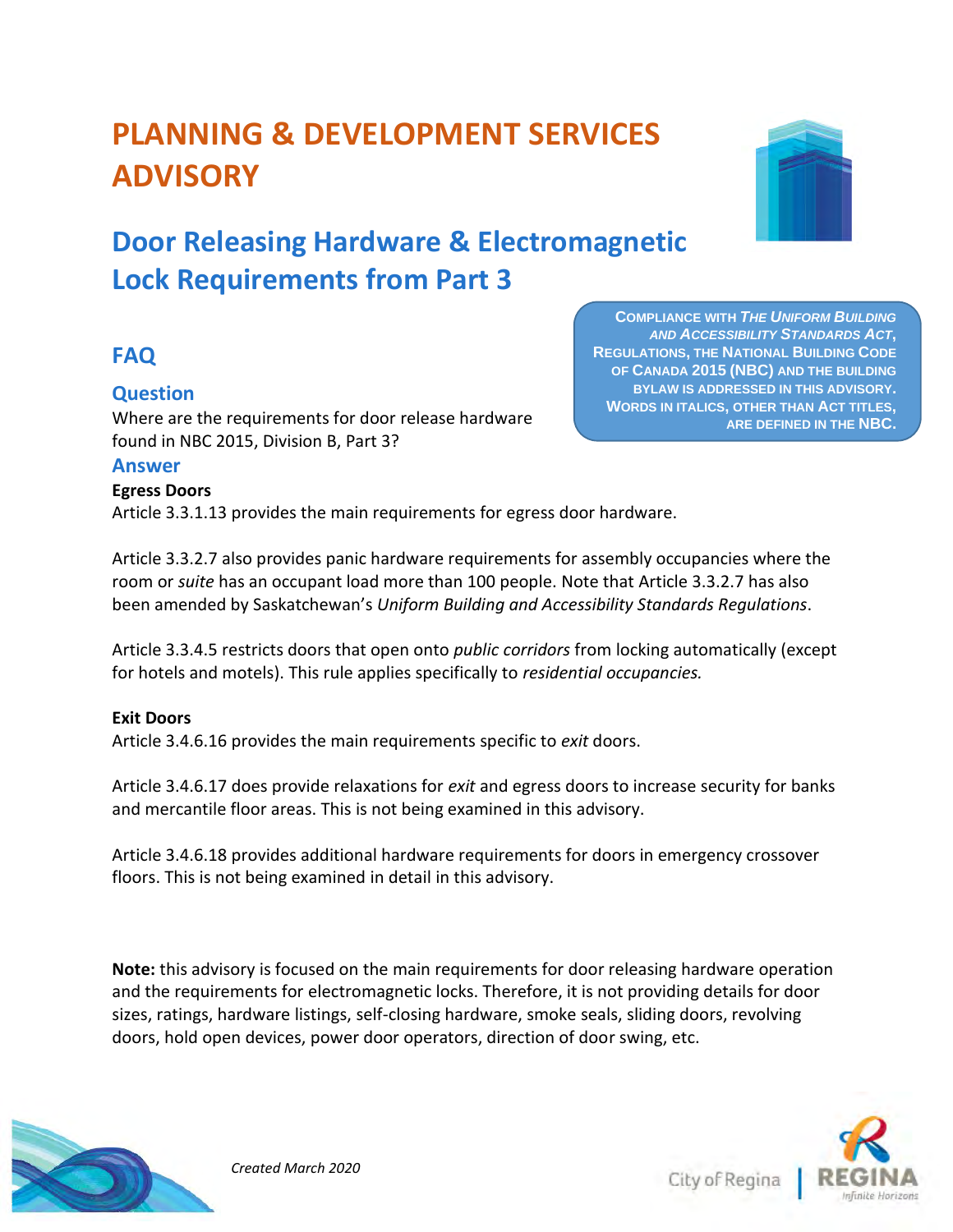Article 3.3.1.13 talks about doors in an *access to exit*. How does the City of Regina interpret which doors are considered part of an *access to exit*?

#### **Answer**

Article 3.3.1.13 provided most of the requirements for door hardware for doors that are in an *access to exit*. These doors are commonly referred to as "egress doors". Based on the definitions of *access to exit* and *means of egress*, the door hardware requirements of Article 3.3.1.13 apply to any door that one would travel through in order to get from any point in a *floor area* to an *exit* that serves that *floor area* (Note: *exit* doors have their own requirements based primarily on Article 3.4.6.16). In other words, egress doors include any doors that provide egress from any room or egress from a suite (examples include bathroom doors, service room doors, doors from offices, doors from suites onto public corridors). Therefore, the egress door requirements apply to nearly all doors within a *floor area*

In summary, any door that would have a person passing through it on the way to an *exit* must meet egress door hardware requirements. These requirements will help ensure that people can get out of a building quickly and safely.

#### **Question**

What is a summary of the door hardware requirements, based on the requirements of Article 3.3.1.13 for egress doors?

#### **Answer**

Door hardware is a vital component for ensuring that people can get out of a building quickly and safely. Below is a summary of Article 3.3.1.13. Owners and designers are required to ensure designs conform to the requirements of NBC 2015, and so further information should be sought from the Code for specific designs.

In summary, the **basic requirements** for egress door hardware in Article 3.3.1.13 state that the doors must:

- 1. Be readily openable in traveling towards the *exit* without the need for tools or special knowledge (e.g. Keys shall not be required to allow a person to get out),
- 2. Have hardware that is easily operated with one hand in a closed-fist position as per Clause 3.8.3.8.(1)(b) (e.g. Levers or panic bars are most commonly used),
- 3. Require not more than one releasing operation for the door to be openable (e.g. Operating a lever handle to release the latching mechanism is considered one releasing operation, after which the door could be swung open), and
- 4. Have door release hardware not more than 1200 mm above the floor.



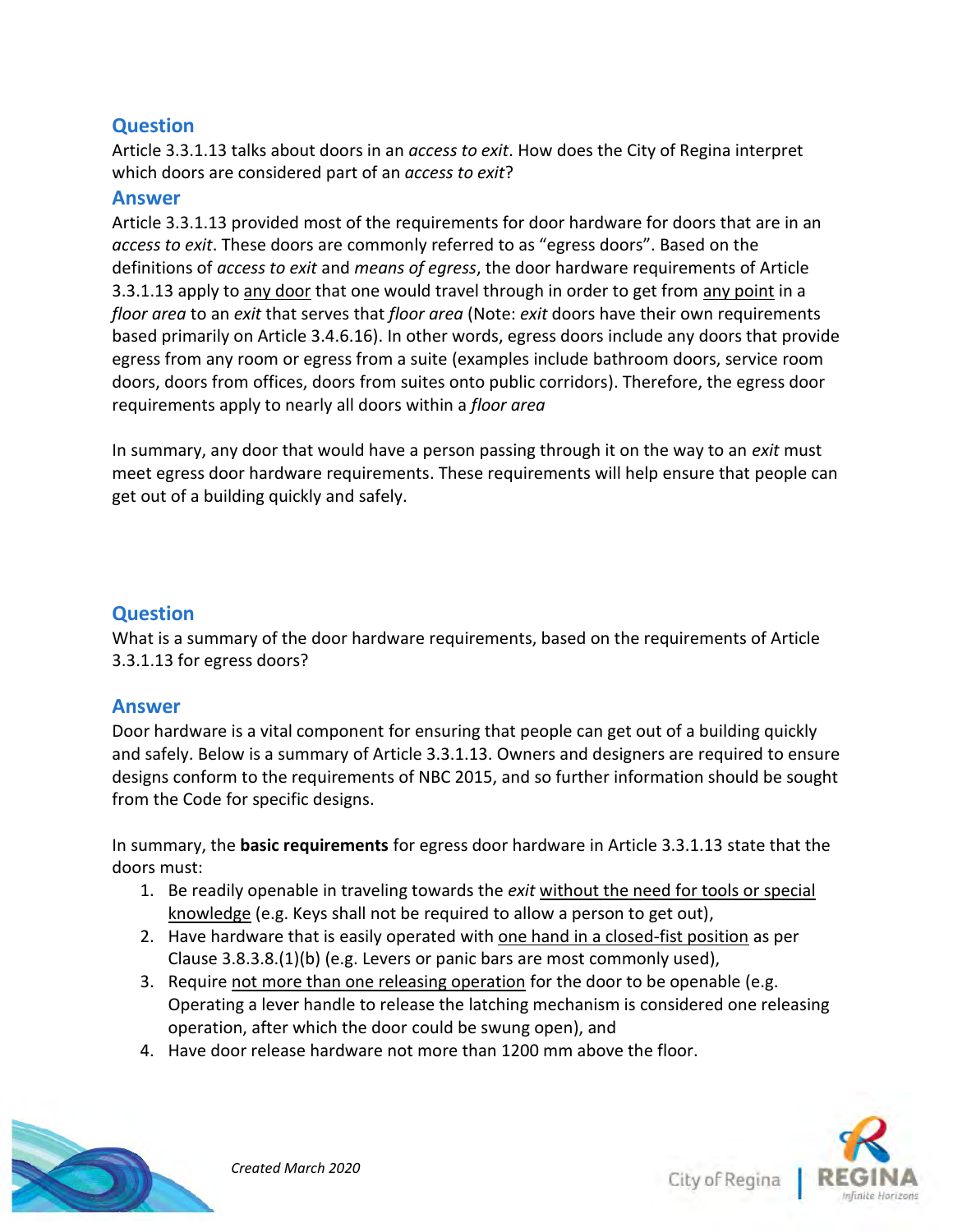The points described above are the basic requirements for egress doors, and exceptions do apply as described in Article 3.3.1.13. These exceptions include:

- **Dwelling Units:** Egress doors from a *dwelling unit* or *suite of residential occupancy* are allowed to have door hardware requiring multiple releasing operations (e.g. Separate deadbolt and lever handle permitted for egress doors from apartment units or hotel rooms, etc.). Special tools or knowledge to operate the hardware is not permitted. Furthermore, the Appendix states that height requirements continue to apply and the hardware "should not require appreciable dexterity".
- *Contained Use Areas or Impeded Egress Zones:* Egress doors serving a *contained use area* or *impeded egress zone* are permitted to meet other requirements described in Article 3.3.1.13. These are not being examined in detail in this advisory.
- **Electromagnetic Locks:** In place of the usual hardware requirements, egress doors are allowed to be equipped with electromagnetic locks. This provides owners and designers an opportunity to restrict passage through certain doorways, as is often desired to meet operational objectives. However, the requirements of Sentence 3.4.6.16.(4) or (5) must be met for the electromagnetic locks to meet Code. This will be discussed in more detail in this advisory.

Finally, it is important to note the following additional hardware requirements for egress doors from Part 3:

- Article 3.3.2.7 also provides panic hardware requirements for assembly occupancies where the room or suite has an occupant load more than 100 people. This Article has also been amended by Saskatchewan's *Uniform Building and Accessibility Standards Regulations*.
- Article 3.3.4.5 restricts doors that open onto *public corridors* from locking automatically (except for hotels and motels). This rule applies specifically to *residential occupancies.*

## **Question**

What is a summary of the specific door hardware requirements based on the requirements of Article 3.4.6.16 for *exit* doors?

## **Answer**

*Exit* door hardware has many of the same requirements that egress doors have, with a few additional requirements added. Below is a summary of Article 3.4.6.16. Owners and designers are required to ensure designs conform to the requirements of NBC 2015, and so further information should be sought from the Code for specific designs.



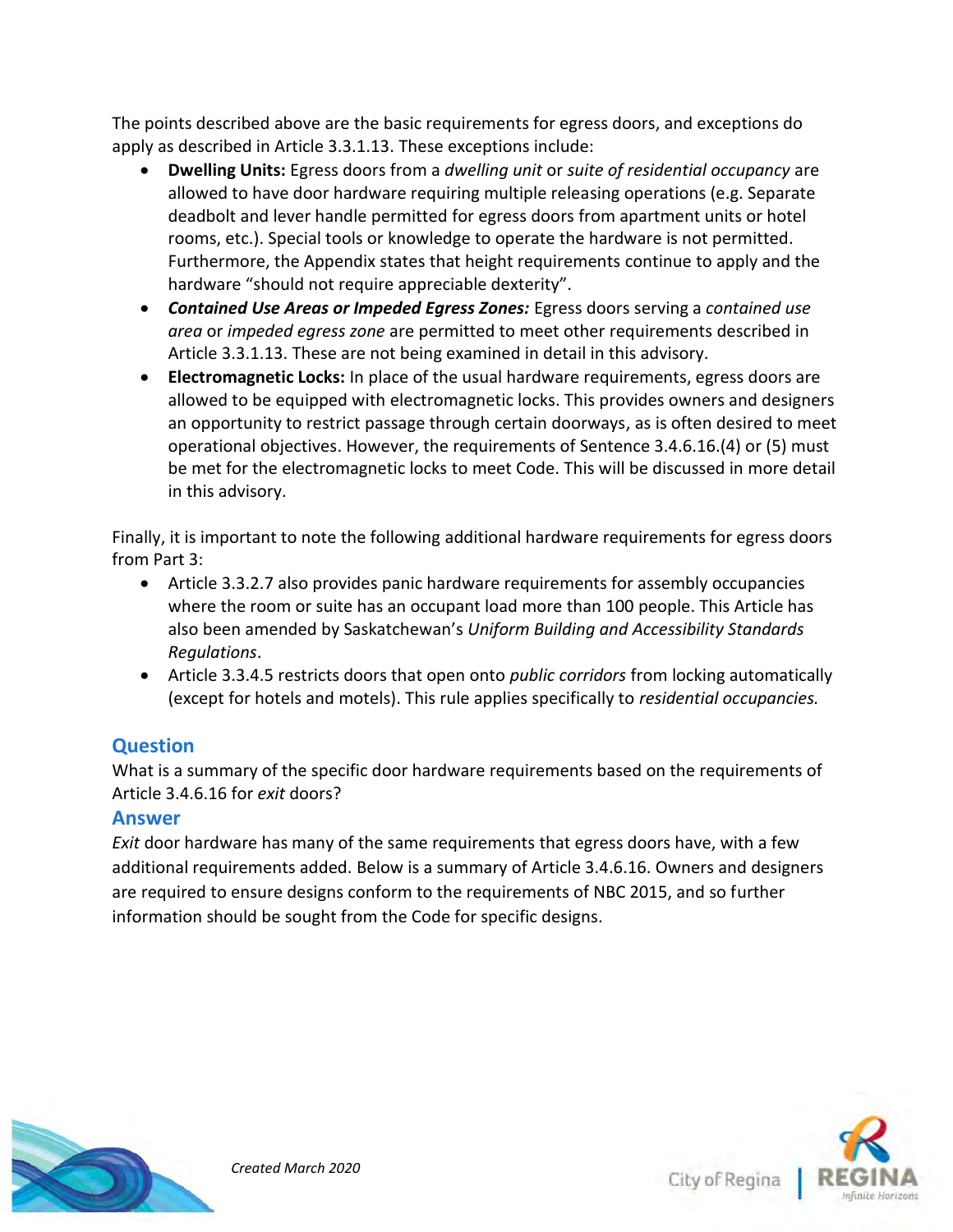In summary, the **basic requirements** for exit door hardware in Article 3.4.6.16 state that the doors must:

- 1. Be readily openable in traveling towards the *exit* without the need for tools or special knowledge (e.g. Keys shall not be required to allow a person to get out),
- 2. Have hardware that is easily operated with one hand in a closed-fist position as per Clause 3.8.3.8.(1)(b) (e.g. Levers or panic bars are most commonly used),
- 3. Require not more than one releasing operation for the door to be openable (e.g. Operating a lever handle to release the latching mechanism is considered one releasing operation, after which the door could be swung open),
- 4. Panic hardware complying with CAN/ULC-S132 is required for latching or locking doors for the following scenarios (note that Sentence 3.4.6.16.(2) has been amended by the *UBAS Regulations*):
	- o All *exit* doors from a *floor area* that contains an *assembly occupancy* with an occupant load more than 100,
	- o Doors leading from an *exit* stair shaft into an *exit* lobby and exterior doors leading from an *exit* stair shaft to the exterior in a building with an occupant load more than 100, and
	- o All *exit* doors from a *floor area* of F1 occupancy.
- 5. Have door release hardware not more than 1200 mm above the floor.
- 6. Once released, the door shall be openable without the need for excessive force

The points described above are the basic requirements for *exit* doors, and exceptions do apply as described in Article 3.4.6.16. These exceptions include:

- *Contained Use Areas or Impeded Egress Zones:* Egress doors serving a *contained use area* or *impeded egress zone* are permitted to meet other requirements described in Article 3.3.1.13. These are not being examined in detail in this advisory.
- **Security for Banks and Mercantile Uses:** these requirements are given in Article 3.4.6.17 and are not being discussed in this advisory.
- **Electromagnetic Locks:** In place of the usual hardware requirements, *exit* doors are allowed to be equipped with electromagnetic locks. However, the requirements of Sentence 3.4.6.16.(4) or (5) must be met for the electromagnetic locks to meet Code. This will be discussed in more detail in this advisory.



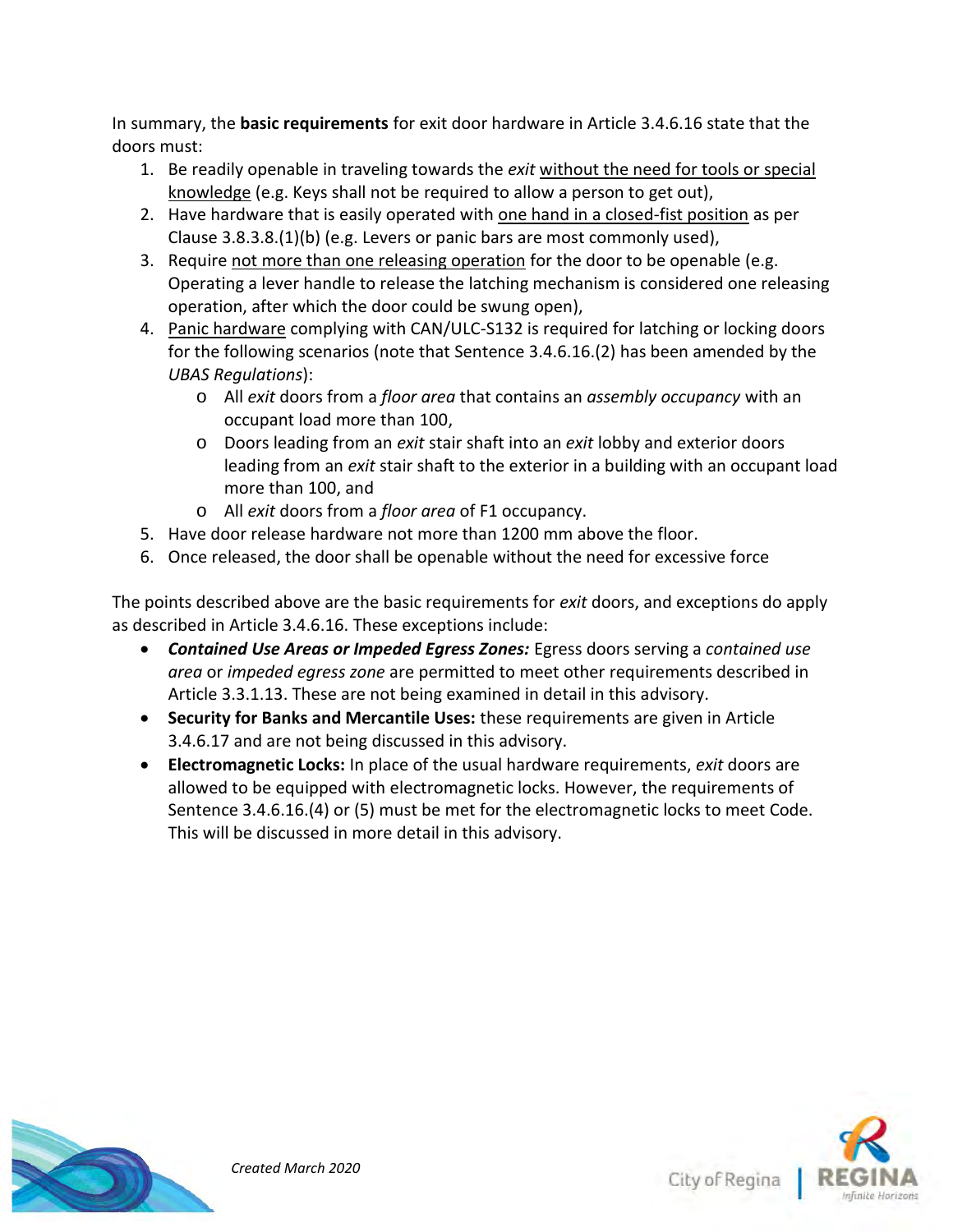Code permits electromagnetic locks to be used for both egress doors and *exit* doors. What is a summary of the requirements?

#### **Answer**

Both egress doors and *exit* doors are permitted to use electromagnetic locks, rather than complying with the usual code requirements for door releasing hardware. The requirements for electromagnetic locks are found in Sentences 3.4.6.16.(4) and (5) and apply to both egress doors and *exit* doors. A summary of the requirements are given below. Owners and designers are required to ensure designs conform to the requirements of NBC 2015, and so further information should be sought from the Code for specific designs.

#### **Sentence 3.4.6.16.(4) Summary**

All of the requirements listed below must be met for electromagnetic locks to be compliant with Code. The City of Regina has provided comments and interpretations in the table as well.

| <b>NBC Reference</b> | <b>Summary of Requirement</b>            | <b>City of Regina Comments</b>      |
|----------------------|------------------------------------------|-------------------------------------|
| Sentence (4)         | Doors with electromagnetic locks are     | Note that B2 and B3 occupancies     |
|                      | permitted to be used in all              | are also permitted to use Sentence  |
|                      | occupancies, except for doors leading    | 3.4.6.16.(5), if desired            |
|                      | directly from F1 occupancies.            |                                     |
| Sentence (4)         | The electromagnetic lock shall not       | Latches, pins, etc. create a        |
|                      | incorporate latches, pins or other       | potential risk for jamming or may   |
|                      | similar devices to keep the door in the  | prevent the door from releasing     |
|                      | closed position                          | properly in an emergency            |
|                      |                                          | situation. They are not permitted.  |
|                      |                                          | Electromagnetic locks must "fail    |
|                      |                                          | safe".                              |
| Clause (a)           | The building must be equipped with a     |                                     |
|                      | fire alarm system                        |                                     |
| Clause (b)           | Electromagnetic locks shall release      | Note that an alert signal in a 2-   |
|                      | upon <i>alarm signal</i> from fire alarm | stage fire alarm system does not    |
|                      | system                                   | require release.                    |
|                      |                                          |                                     |
|                      |                                          | The City of Regina interprets that  |
|                      |                                          | manual reset with the switch        |
|                      |                                          | mentioned in Clause (d) is required |
|                      |                                          | upon this release.                  |
| Clause (c)           | Electromagnetic locks shall release      | The City of Regina interprets that  |
|                      | upon loss of power controlling the       | backup power is permitted for       |
|                      | locks                                    | electromagnetic locks, as long as   |
|                      |                                          | the doors continue to function as   |
|                      |                                          | Code requires. If backup power is   |
|                      |                                          | served by a backup generator, the   |



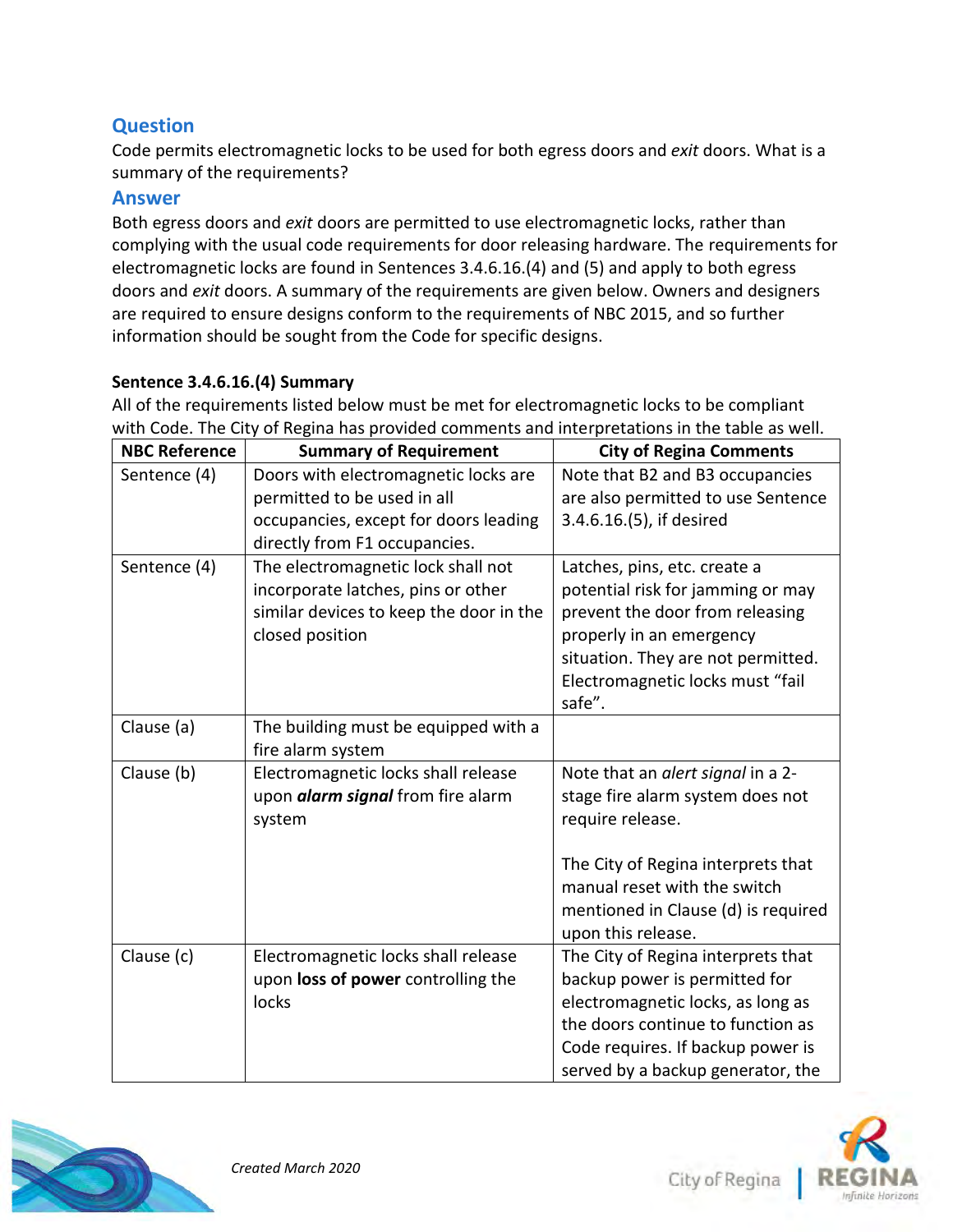|            |                                                                                                                                                                       | transfer time must not be greater<br>than 15 seconds (if longer than 15<br>seconds, then all maglocks must<br>release).                                                                                                                                                                                                                                          |
|------------|-----------------------------------------------------------------------------------------------------------------------------------------------------------------------|------------------------------------------------------------------------------------------------------------------------------------------------------------------------------------------------------------------------------------------------------------------------------------------------------------------------------------------------------------------|
|            |                                                                                                                                                                       | The City of Regina interprets that<br>manual reset with the switch<br>mentioned in Clause (d) is required<br>upon this release.                                                                                                                                                                                                                                  |
| Clause (d) | Electromagnetic locks shall release<br>upon activation of a manually<br>operated switch by authorized person                                                          | The City of Regina interprets this to<br>be one central switch for all<br>electromagnetic locks in the<br>building to be released or reset<br>simultaneously. See Appendix A-<br>3.4.6.16.(4) for more details.<br>The City of Regina interprets that<br>manual reset with the switch is<br>required upon this release.                                          |
| Clause (e) | Electromagnetic locks shall release<br>within 15 seconds after force is<br>applied to the door opening hardware<br>and no re-locking is permitted until<br>door opens | The City of Regina interprets this<br>release requirement to be specific<br>to the door being pushed, and<br>does not require all<br>electromagnetic locks in the<br>building to release upon this<br>action.<br>The City of Regina interprets that<br>manual reset with the switch<br>mentioned in Clause (d) is required<br>upon this release.                 |
| Clause (f) | Manual reset of all electromagnetic<br>locks is required after release, by use<br>of the switch accessible only to<br>authorized persons                              | The City of Regina interprets this to<br>be one central switch for all<br>electromagnetic locks in the<br>building to be released or reset<br>simultaneously. See Appendix A-<br>3.4.6.16.(4) for more details.<br>This manual reset with the switch<br>is required when the locks are<br>released due to fire alarm signal,<br>loss of power, activation of the |



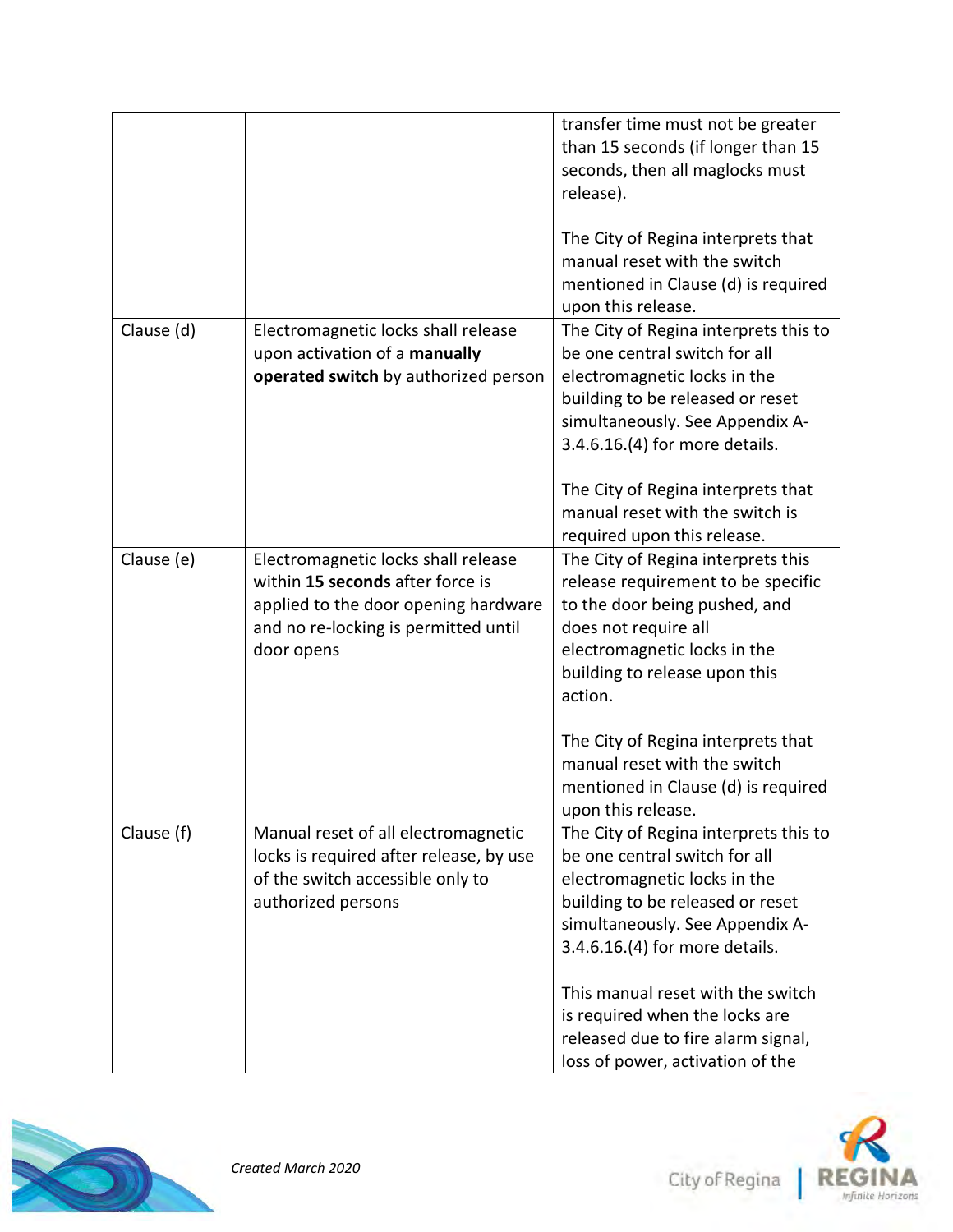|            |                                                                                | manual switch, the 15 second<br>release process, or activation of |
|------------|--------------------------------------------------------------------------------|-------------------------------------------------------------------|
|            |                                                                                | the pull station serving emergency                                |
|            |                                                                                | crossover doors.                                                  |
|            |                                                                                |                                                                   |
|            |                                                                                | The City of Regina interprets that                                |
|            |                                                                                | one additional releasing device is                                |
|            |                                                                                | permitted for electromagnetic                                     |
|            |                                                                                | locks to allow authorized users to                                |
|            |                                                                                | pass through the door (e.g. keypad                                |
|            |                                                                                | or card swipe, etc.) and that                                     |
|            |                                                                                | manual reset upon release of the                                  |
|            |                                                                                | lock by this device is not required.                              |
|            |                                                                                | The door must continue to meet all                                |
|            |                                                                                | Code requirements for                                             |
|            |                                                                                | electromagnetic locks, and this                                   |
|            |                                                                                | additional releasing device is                                    |
|            |                                                                                | considered an additional feature                                  |
|            |                                                                                | that shall not negatively impact the                              |
|            |                                                                                | proper functionality of the door.                                 |
|            |                                                                                | This allowance for an additional                                  |
|            |                                                                                | releasing device is permitted by                                  |
|            |                                                                                | the City of Regina for Sentence (4),                              |
|            |                                                                                | similar to how it is permitted by                                 |
|            |                                                                                | Code for Sentence (5) as described                                |
|            |                                                                                | in A-3.4.6.16. $(5)$                                              |
| Clause (g) | Signage to be provided with                                                    |                                                                   |
|            | instructions for unlocking procedure<br>If there is more than one door with an |                                                                   |
| Clause (h) |                                                                                |                                                                   |
|            | electromagnetic lock in a path of<br>egress, the total time delay cannot       |                                                                   |
|            | exceed 15 seconds                                                              |                                                                   |
| Clause (i) | If a bypass switch is installed for                                            | This is a relaxation to allow for                                 |
|            | testing the fire alarm system,                                                 | testing of the fire alarm system,                                 |
|            | activation of this switch allows for the                                       | where the door(s) need to remain                                  |
|            | electromagnetic lock to remain locked                                          | locked for operational purposes.                                  |
|            | even when an alarm signal is issued                                            | While the testing is occurring, a                                 |
|            | by the fire alarm panel, BUT while this                                        | visual and audible signal shall be                                |
|            | switch is activated, the fire alarm                                            | occurring, so that when testing is                                |
|            | annunciator and monitoring station                                             | complete the switch will be de-                                   |
|            | shall have an audible and visual signal                                        | activated to return the door(s) to                                |
|            | to indicate that it is in testing mode.                                        | proper function.                                                  |



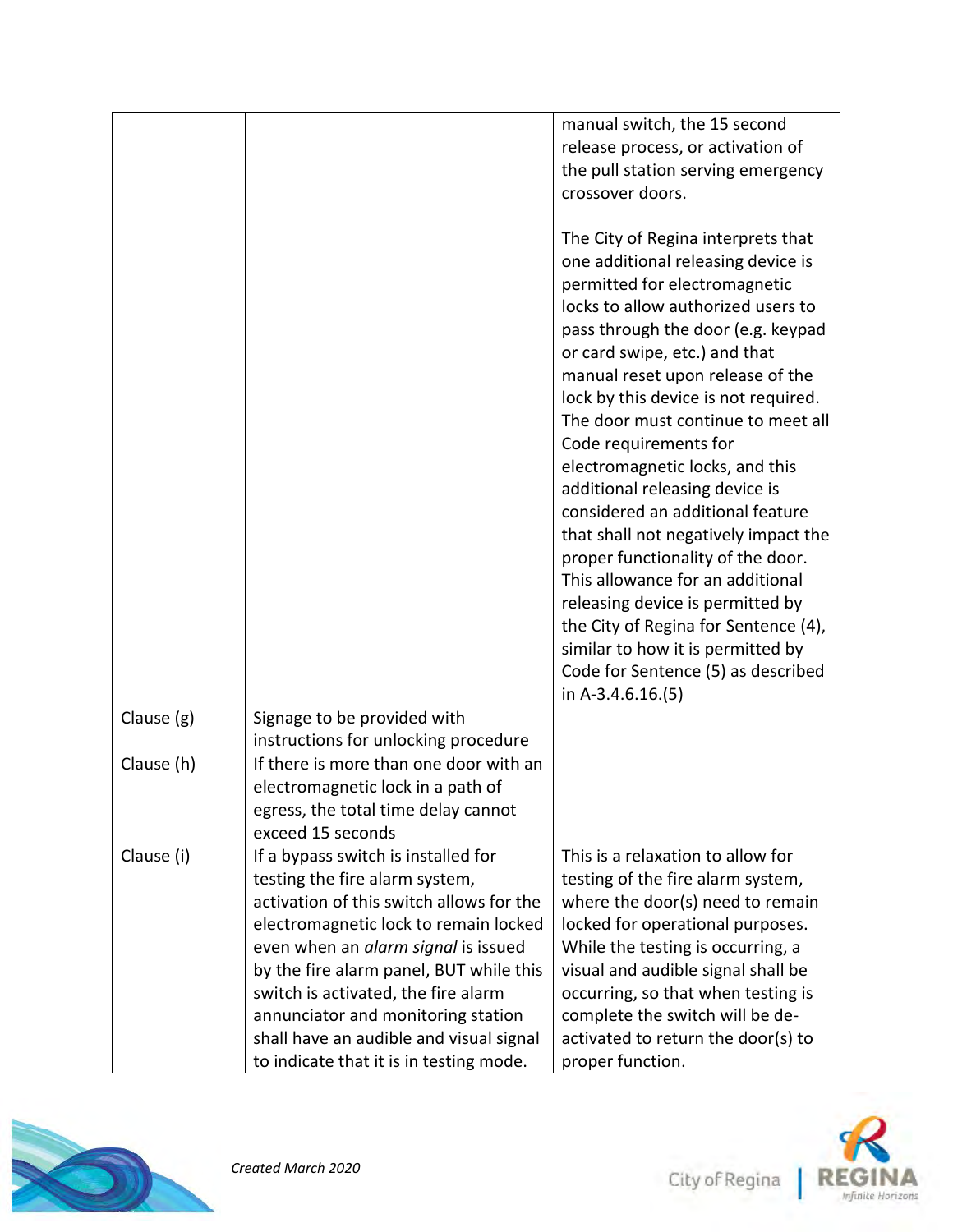| Clause (j) | Emergency lighting to illuminate the<br>door and signage                                                                                                                                                                                                                                                        |                                                                                                                                                                                                                                                                                                                                                                                                                                                                                                                                                 |
|------------|-----------------------------------------------------------------------------------------------------------------------------------------------------------------------------------------------------------------------------------------------------------------------------------------------------------------|-------------------------------------------------------------------------------------------------------------------------------------------------------------------------------------------------------------------------------------------------------------------------------------------------------------------------------------------------------------------------------------------------------------------------------------------------------------------------------------------------------------------------------------------------|
| Clause (k) | If the electromagnetic locks are on<br>the exit stairway side of doors used<br>for emergency crossover floors, the<br>lock must release immediately upon<br>activation of a fire alarm pull station<br>located in the exit beside the door.<br>Signage shall be provided with<br>instructions on the exit side. | The City of Regina interprets that<br>this is a red pull station connected<br>to the fire alarm system and<br>functioning the same as any other<br>fire alarm pull station, in addition<br>to immediately releasing the door<br>it serves (Note that with a 2-stage<br>fire alarm system, an alert signal<br>would not release all magnetic<br>locks in the building, but the pull<br>station serving the emergency<br>crossover door must release the<br>door it serves immediately upon<br>activation.)<br>The City of Regina interprets that |
|            |                                                                                                                                                                                                                                                                                                                 | manual reset with the switch<br>mentioned in Clause (d) is required<br>upon this release.                                                                                                                                                                                                                                                                                                                                                                                                                                                       |

### **Sentence 3.4.6.16.(5) Key Points**

All of the requirements listed below must be met for electromagnetic locks to be compliant with Code. The City of Regina has provided comments and interpretations in the table as well.

| <b>NBC Reference</b> | <b>Summary of Requirement</b>           | <b>City of Regina Comments</b>     |
|----------------------|-----------------------------------------|------------------------------------|
| Sentence (5)         | Doors with electromagnetic locks        | This Sentence provides for         |
|                      | conforming to this Sentence are         | additional security in B2 and B3   |
|                      | permitted only for Group B, Division    | occupancies while also providing   |
|                      | 2 and 3 occupancies                     | an adequate level of safety for    |
|                      |                                         | occupants. These occupancies may   |
|                      |                                         | choose to use Sentence             |
|                      |                                         | 3.4.6.16.(4), if desired instead   |
| Sentence (5)         | The electromagnetic lock shall not      | Latches, pins, etc. create a       |
|                      | incorporate latches, pins or other      | potential risk for jamming or may  |
|                      | similar devices to keep the door in the | prevent the door from releasing    |
|                      | closed position                         | properly in an emergency           |
|                      |                                         | situation. They are not permitted. |
|                      |                                         | Electromagnetic locks must "fail   |
|                      |                                         | safe".                             |



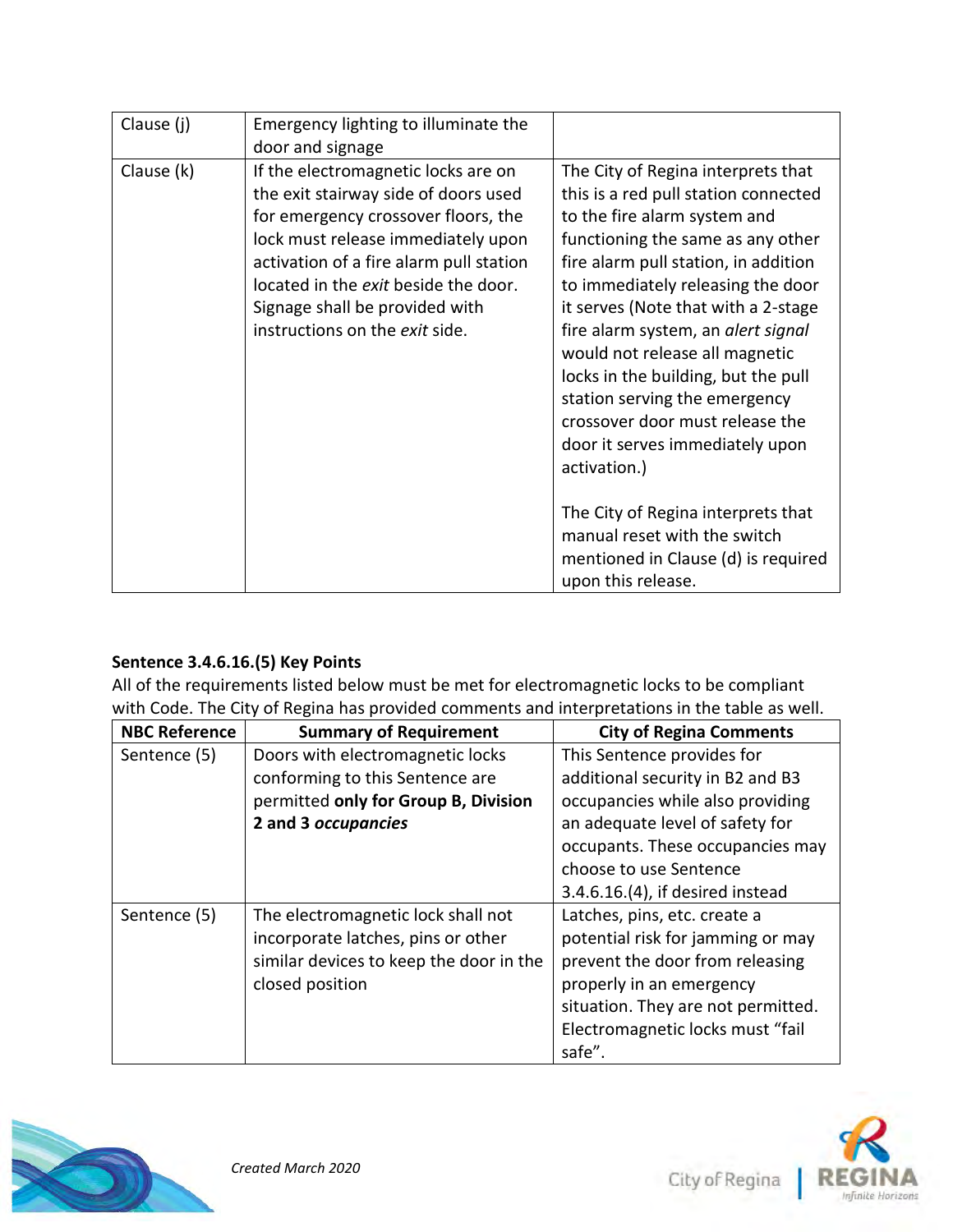| Clause (a)            | The building must be equipped with a<br>fire alarm system and must be                                                                                                                                                            |                                                                                                                                                                                                                                                                                                                                                   |
|-----------------------|----------------------------------------------------------------------------------------------------------------------------------------------------------------------------------------------------------------------------------|---------------------------------------------------------------------------------------------------------------------------------------------------------------------------------------------------------------------------------------------------------------------------------------------------------------------------------------------------|
|                       | sprinklered                                                                                                                                                                                                                      |                                                                                                                                                                                                                                                                                                                                                   |
| Subclause<br>(b)(i)   | Electromagnetic locks shall release<br>upon <i>alarm signal</i> from fire alarm<br>system                                                                                                                                        | Note that an alert signal in a 2-<br>stage fire alarm system does not<br>require release.                                                                                                                                                                                                                                                         |
|                       |                                                                                                                                                                                                                                  | The City of Regina interprets that<br>manual reset with the switch<br>mentioned in Subclause (b)(iii) is<br>required upon this release.                                                                                                                                                                                                           |
| Subclause<br>(b)(ii)  | Electromagnetic locks shall release<br>upon loss of power controlling the<br>locks                                                                                                                                               | The City of Regina interprets that<br>backup power is permitted for<br>electromagnetic locks, as long as<br>the doors continue to function as<br>Code requires. If backup power is<br>served by a backup generator, the<br>transfer time must not be greater<br>than 15 seconds (if longer than 15<br>seconds, then all maglocks must<br>release) |
|                       |                                                                                                                                                                                                                                  | The City of Regina interprets that<br>manual reset with the switch<br>mentioned in Subclause (b)(iii) is<br>required upon this release.                                                                                                                                                                                                           |
| Subclause<br>(b)(iii) | Electromagnetic locks shall release<br>upon activation of a switch by<br>authorized persons from a constantly<br>attended location within the locked<br>space                                                                    | The City of Regina interprets this to<br>be one central switch for all<br>electromagnetic locks serving the<br>locked space to be released or<br>reset simultaneously.                                                                                                                                                                            |
|                       |                                                                                                                                                                                                                                  | The City of Regina interprets that<br>manual reset with the switch is<br>required upon this release.                                                                                                                                                                                                                                              |
| Subclause<br>(b)(iv)  | Each door controlled by an<br>electromagnetic lock shall have a fire<br>alarm manual pull station within 0.5<br>m of the door, and the door must<br>release immediately upon actuation<br>of the pull station serving that door. | The City of Regina interprets that<br>this is a red pull station connected<br>to the fire alarm system and<br>functioning the same as any other<br>fire alarm pull station, in addition<br>to having an auxiliary contact that                                                                                                                    |
|                       |                                                                                                                                                                                                                                  | immediately releases the door it                                                                                                                                                                                                                                                                                                                  |



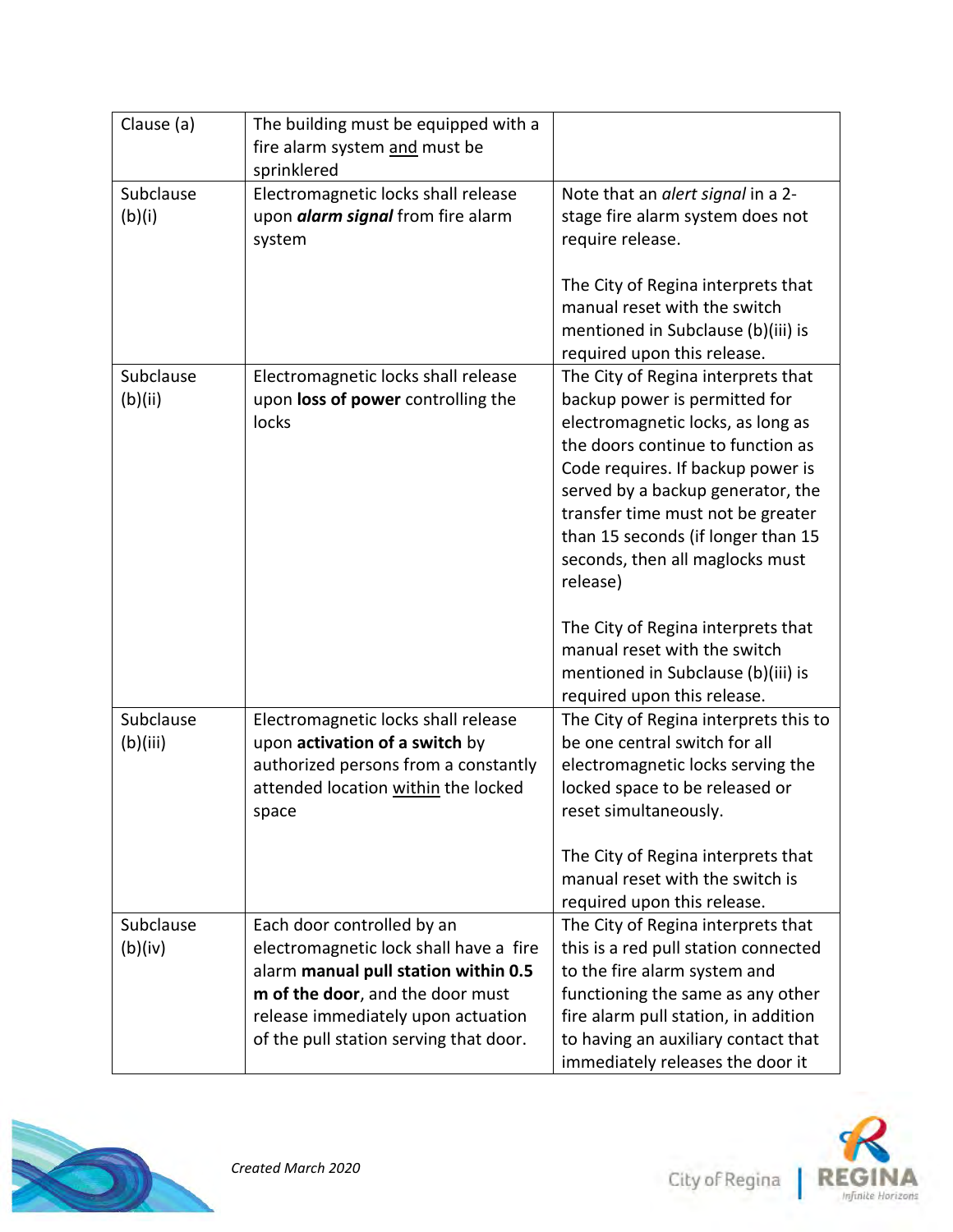|            |                                      | serves (Note that with a 2-stage     |
|------------|--------------------------------------|--------------------------------------|
|            |                                      | fire alarm system, an alert signal   |
|            |                                      | would not release all magnetic       |
|            |                                      |                                      |
|            |                                      | locks in the building, but the pull  |
|            |                                      | station serving this door must       |
|            |                                      | release the door immediately upon    |
|            |                                      | activation.)                         |
|            |                                      |                                      |
|            |                                      |                                      |
|            |                                      | Appendix A-3.4.6.16.(5) permits      |
|            |                                      | the use of a transparent box over    |
|            |                                      | the pull station, equipped with an   |
|            |                                      | alarm, to reduce false alarms.       |
|            |                                      |                                      |
|            |                                      | The City of Regina interprets that   |
|            |                                      | manual reset with the switch         |
|            |                                      |                                      |
|            |                                      | mentioned in Subclause (b)(iii) is   |
|            |                                      | required upon this release.          |
| Clause (c) | Upon release, electromagnetic locks  | This manual reset with the switch    |
|            | must be manually reset by the switch | is required when the locks are       |
|            | in Subclause (b)(iii)                | released due to fire alarm signal,   |
|            |                                      | loss of power, activation of the     |
|            |                                      | manual switch, or activation of the  |
|            |                                      |                                      |
|            |                                      | pull station that releases a door.   |
|            |                                      | The City of Regina interprets that   |
|            |                                      |                                      |
|            |                                      | one additional releasing device is   |
|            |                                      | permitted for electromagnetic        |
|            |                                      | locks to allow authorized users to   |
|            |                                      | pass through the door (e.g. keypad   |
|            |                                      | or card swipe, etc.) and that        |
|            |                                      | manual reset upon release of the     |
|            |                                      | lock by this device is not required. |
|            |                                      |                                      |
|            |                                      | The door must continue to meet all   |
|            |                                      | Code requirements for                |
|            |                                      | electromagnetic locks, and this      |
|            |                                      | additional releasing device is       |
|            |                                      | considered an additional feature     |
|            |                                      | that shall not negatively impact the |
|            |                                      | proper functionality of the door.    |
|            |                                      | This allowance is permitted by       |
|            |                                      |                                      |
|            |                                      | Code as described in A-3.4.6.16.(5)  |



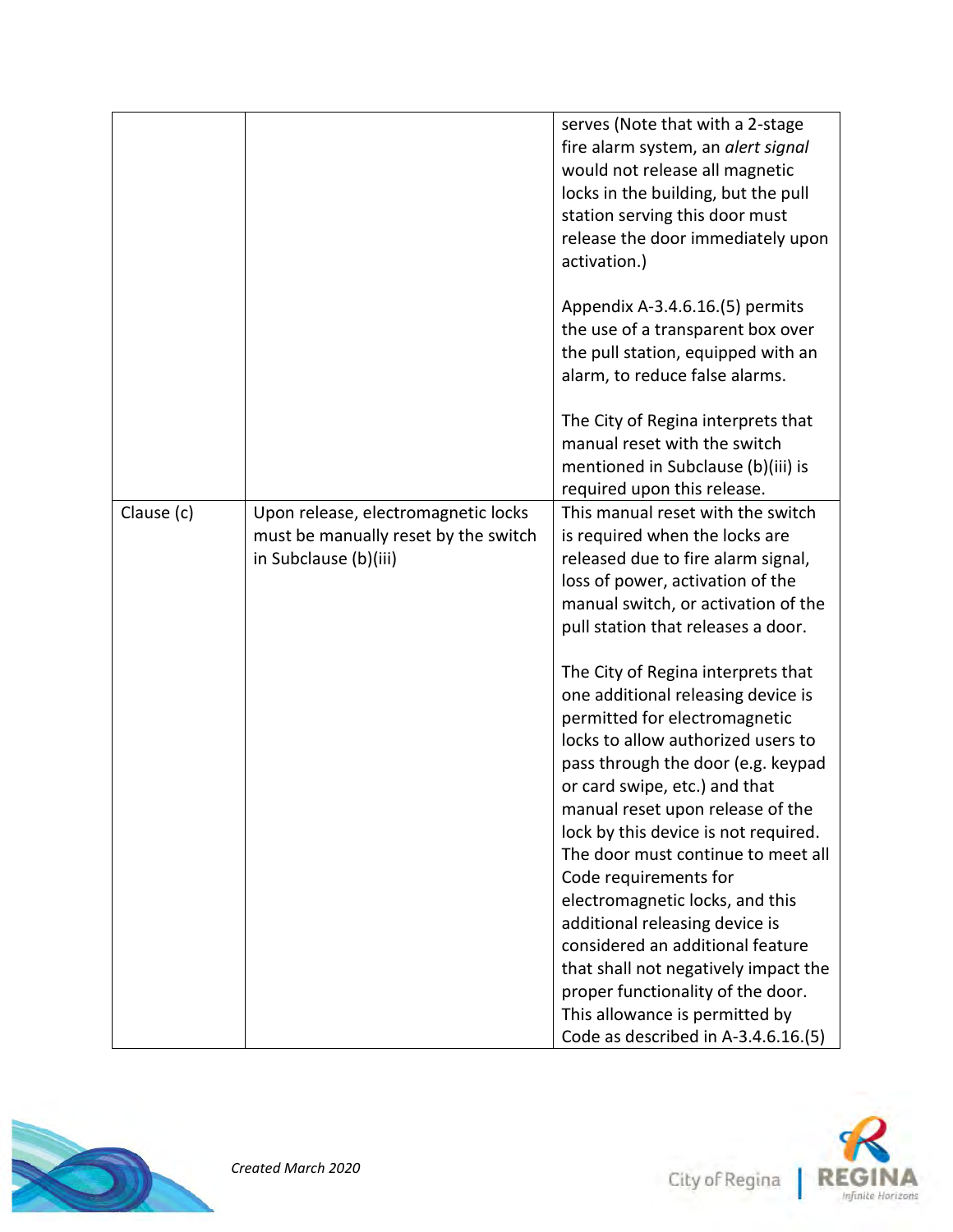| Clause (d) | A sign must be provided on each door<br>controlled by an electromagnetic lock,<br>indicating the door will unlock when<br>fire alarm activated                                                                                                                                                                                                                                                                  |                                                                                                                                                                                                                                                                                                                                                         |
|------------|-----------------------------------------------------------------------------------------------------------------------------------------------------------------------------------------------------------------------------------------------------------------------------------------------------------------------------------------------------------------------------------------------------------------|---------------------------------------------------------------------------------------------------------------------------------------------------------------------------------------------------------------------------------------------------------------------------------------------------------------------------------------------------------|
| Clause (e) | If a bypass switch is installed for<br>testing the fire alarm system,<br>activation of this switch allows for the<br>electromagnetic lock to remain locked<br>even when an alarm signal is issued<br>by the fire alarm panel, BUT while this<br>switch is activated, the fire alarm<br>annunciator and monitoring station<br>shall have an audible and visual signal<br>to indicate that it is in testing mode. | This is a relaxation to allow for<br>testing of the fire alarm system,<br>where the door needs to remain<br>locked for operational purposes.<br>While the testing is occurring, a<br>visual and audible signal shall be<br>occurring, so that when testing is<br>complete the switch will be de-<br>activated to return the door to<br>proper function. |
| Clause (f) | Emergency lighting to illuminate the<br>door and signage                                                                                                                                                                                                                                                                                                                                                        |                                                                                                                                                                                                                                                                                                                                                         |

Can an electric strike be used (instead of an electromagnetic lock) to restrict egress if it provides all the same functions as required for electromagnetic locks?

#### **Answer**

No. Electric strikes cannot be substituted for electromagnetic locks where electromagnetic locks are required. This is because electric strikes do not pass the requirement to "not incorporate latches, pins, or other similar devices to keep the door in the closes position". If restricted egress/exiting is desired, electromagnetic locks meeting all requirements must be used.

Note: exceptions apply for designs under Article 3.4.96.17 for the security of banks and mercantile uses, or Sentence 3.3.1.13(6) and 3.4.6.16.(1) for a *contained use area* or an *impeded egress zone*, which are not being covered in this advisory.



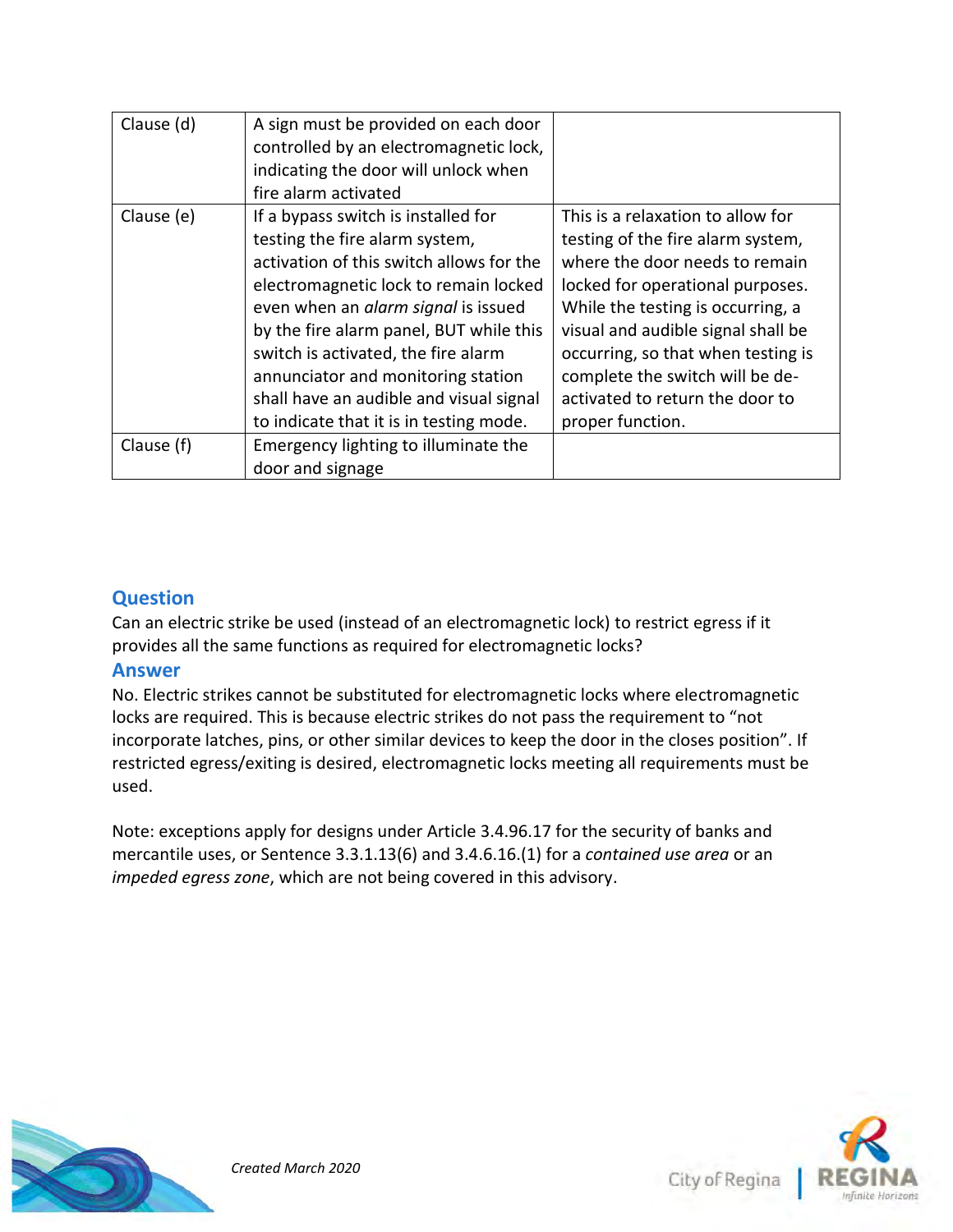Can an electric strike be used to restrict access to individual rooms, offices or suites or portions of *floor area*?

#### **Answer**

Depending on the design. If the individual room, office, or *floor area* does not have an *exit* on the other side of the locked door, then the path into that space would not be considered an *access to exit*. Therefore, this door can be locked with an electric strike to prevent unauthorized entry (similar to how locking this door with a normal key would be permitted). However, from within that space, a person must be able to egress through that door on the way to an *exit* with no special tools/knowledge, not more than one releasing operation, and must be able to operate the hardware with one hand in a closed-fist, etc.

However, if an *exit* exists beyond the locked door, this could be considered a potential *access to exit* and an electric strike would not be permitted (similar to how locking this door with a normal key would not be permitted). If a designer determines that adequate exiting is provided to meet Code, even with such a door locked, this design would have to be submitted and evaluated under an Alternative Solution or written proposal, depending on the complexity of the design.